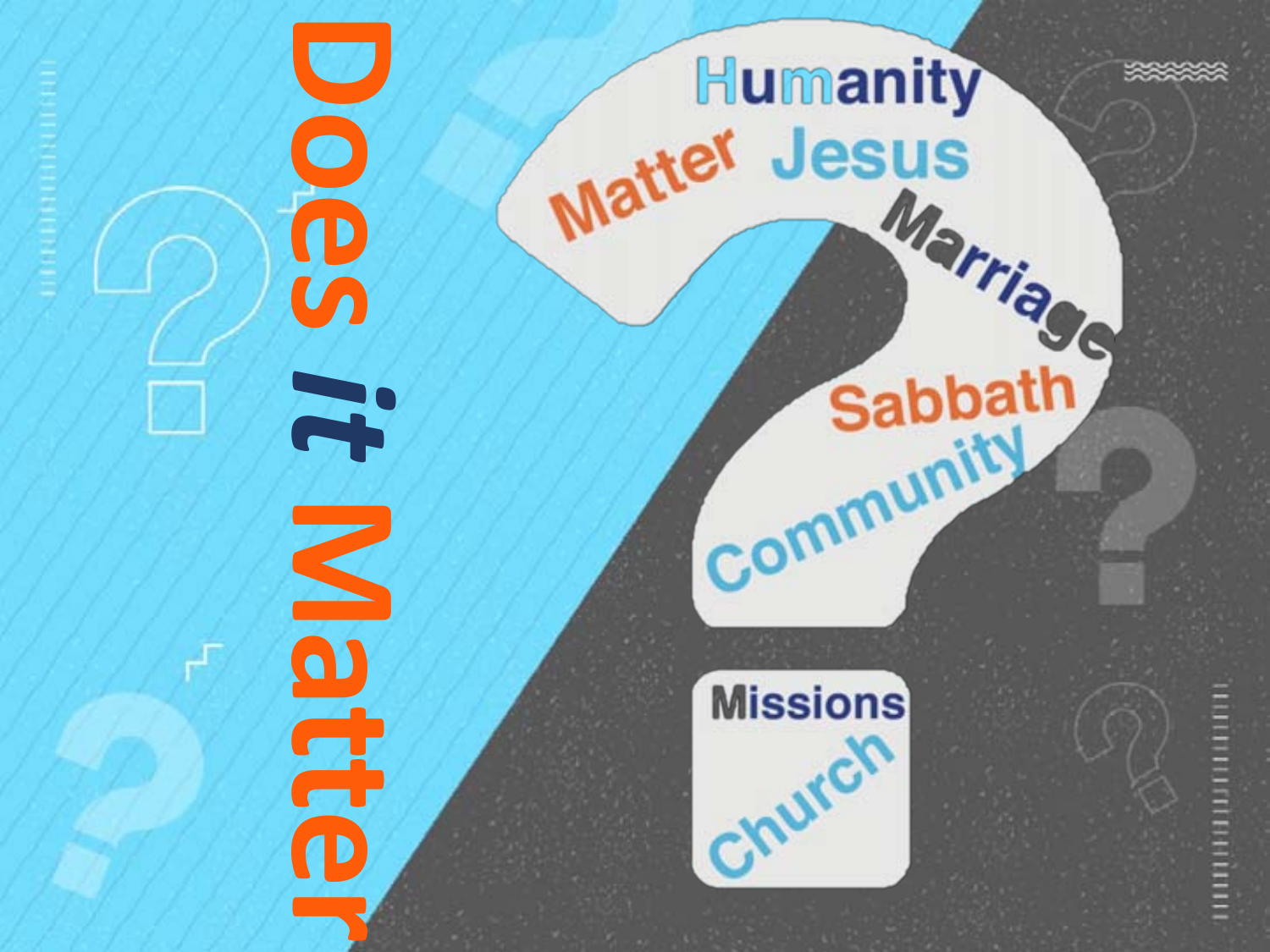### *The Great Commission*

# Go therefore and make disciples of all the nations... Matthew 28:19a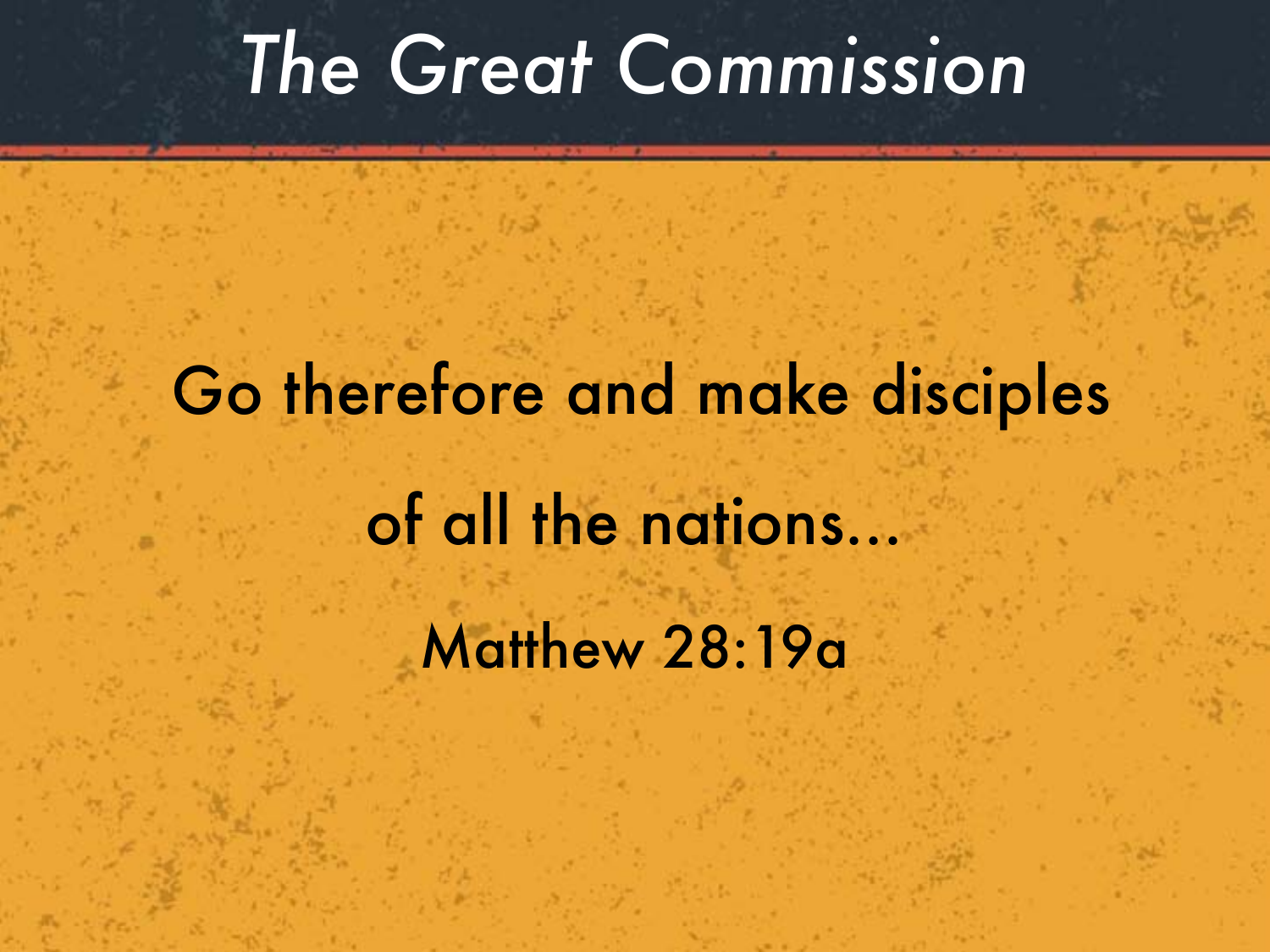## **Does Missions Matter?**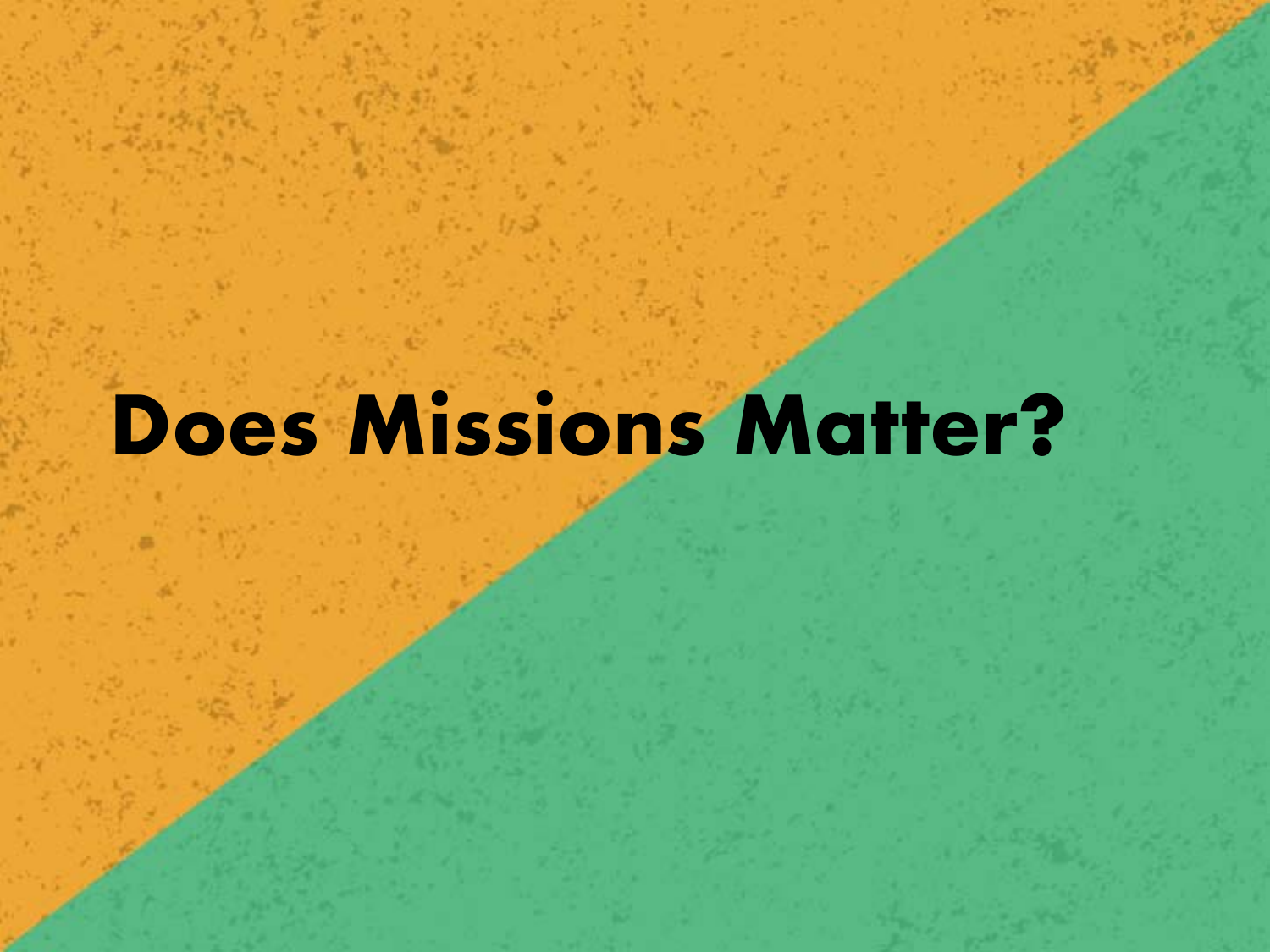# **Do Our Missions Matter?**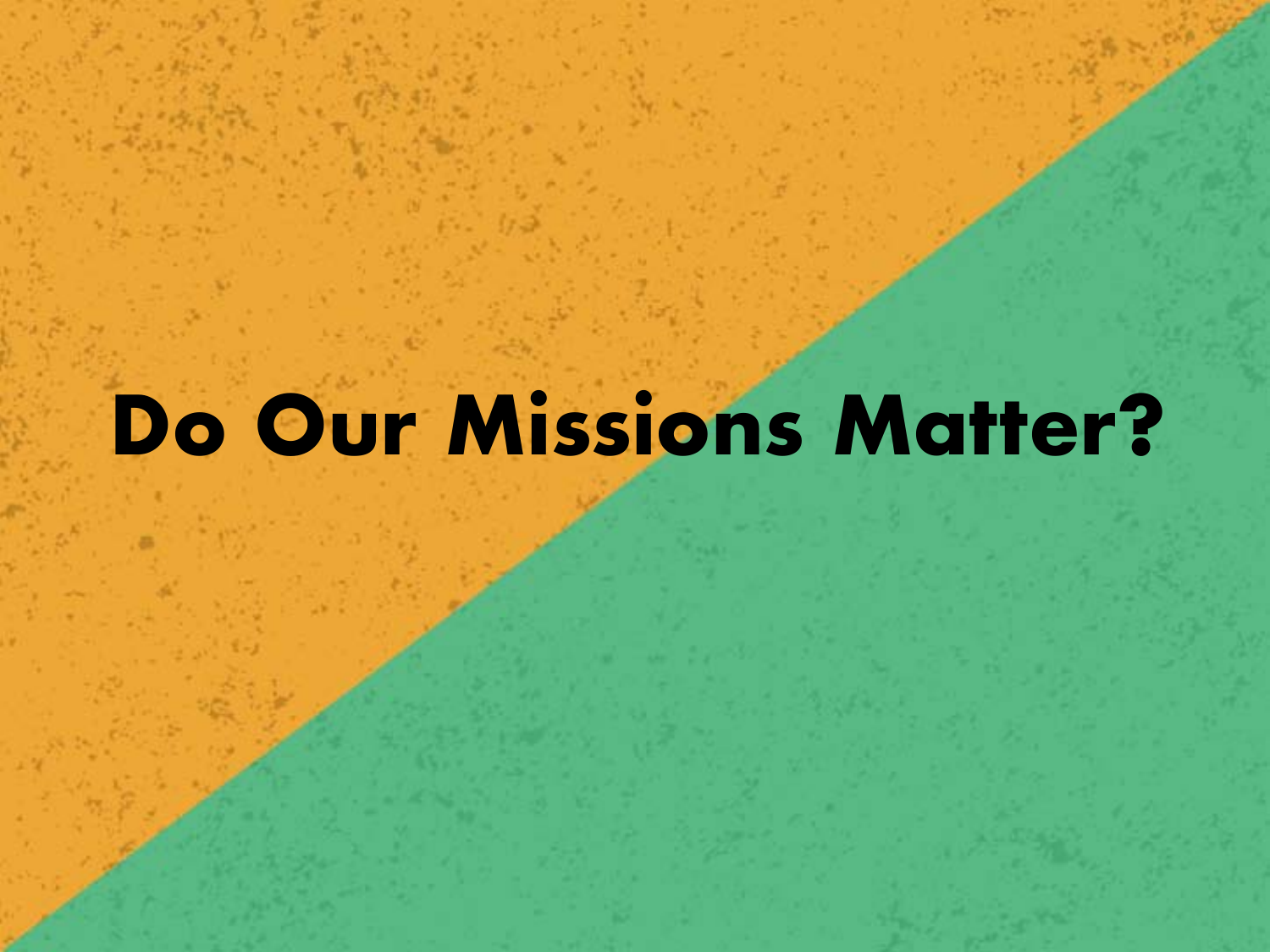### *The Example of Jesus*

Jesus says, "Peace be with you. As the Father has sent me, Even so I am sending you." John 20:21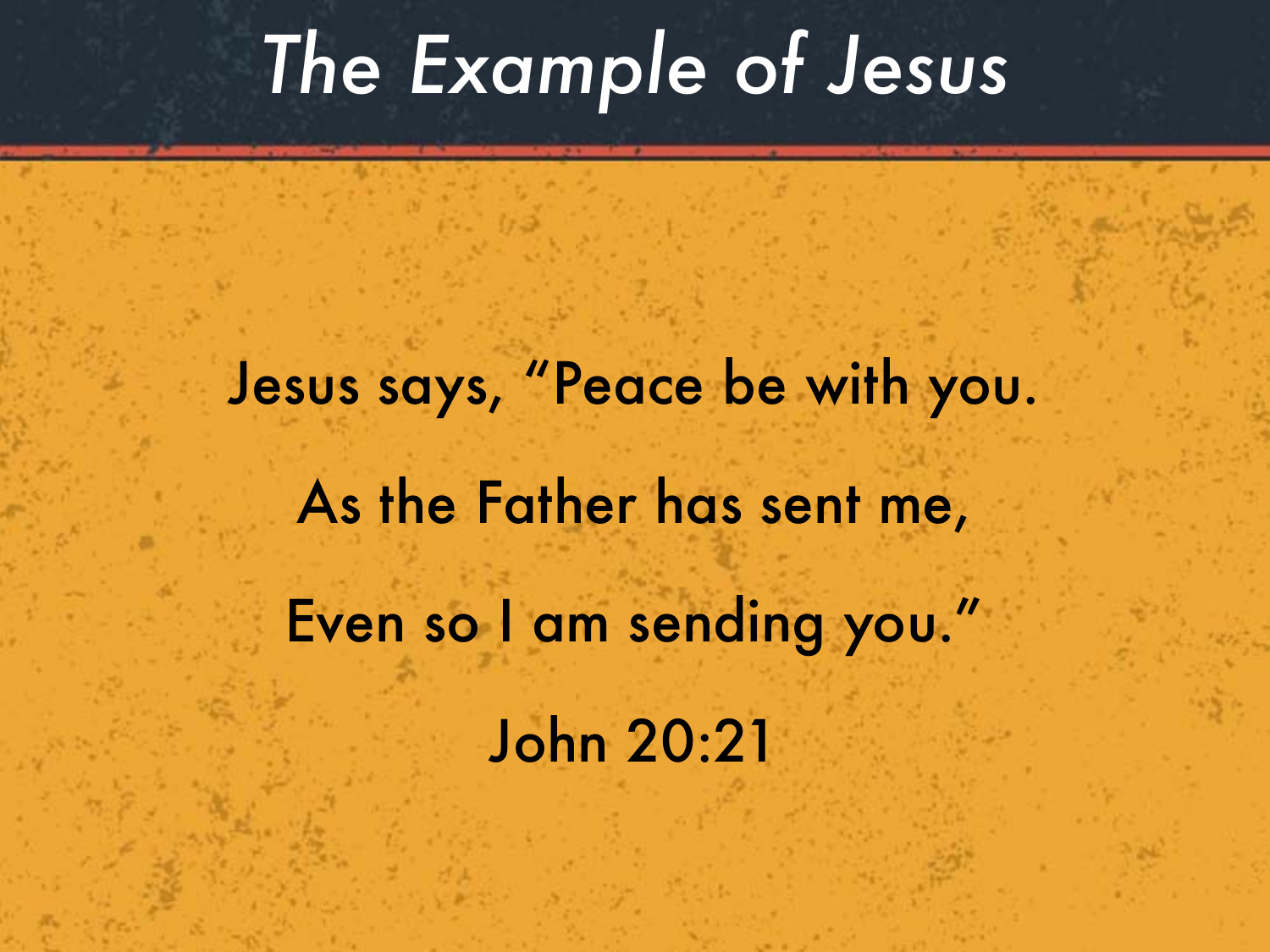## *John 1:14*

"And the Word became flesh and dwelt among us, and we have seen his glory, glory as of the only Son from the Father, full of grace and truth."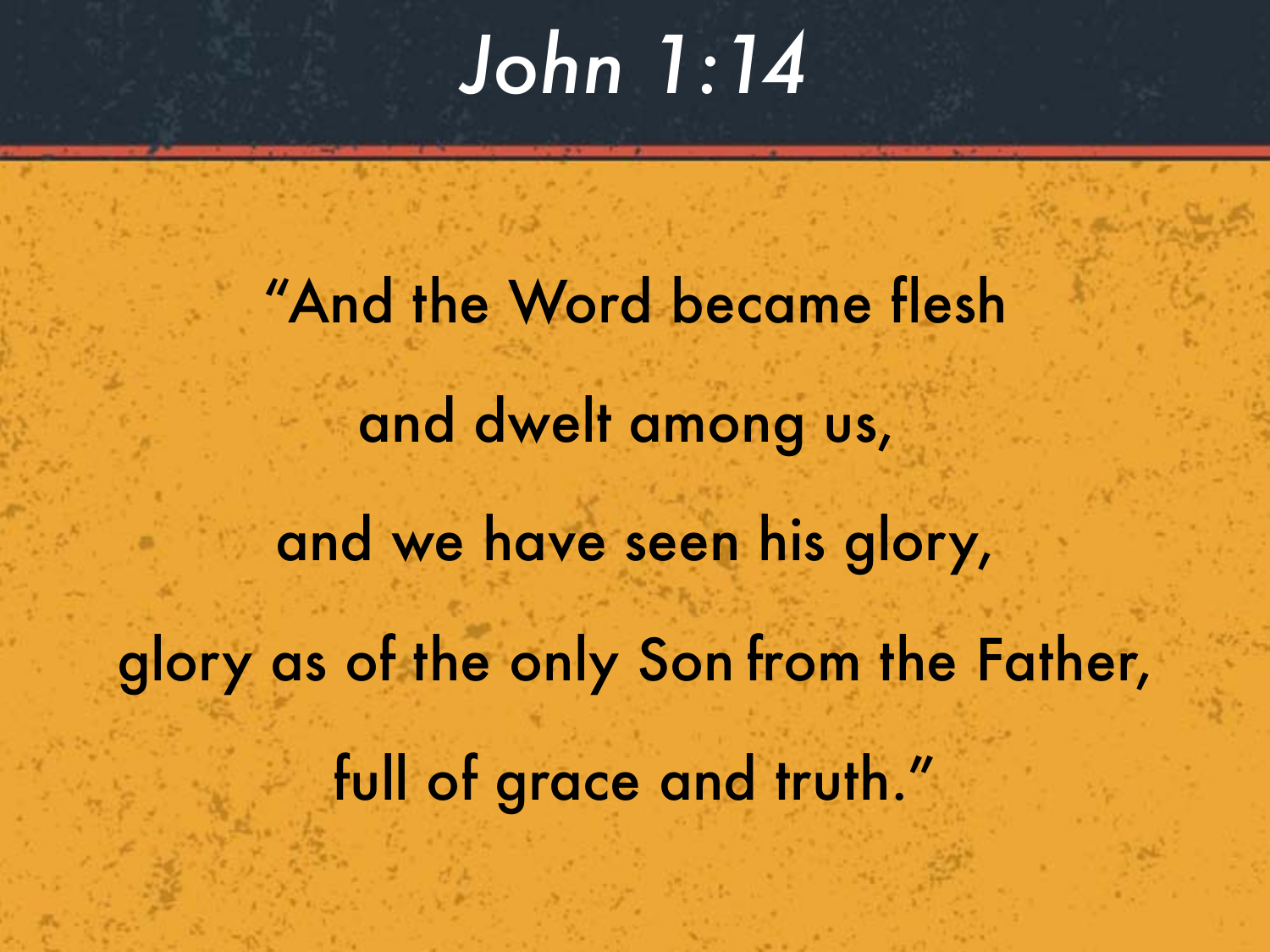1. How the Word becomes flesh 2. What it means to *dwell* 3. How we reveal God's glory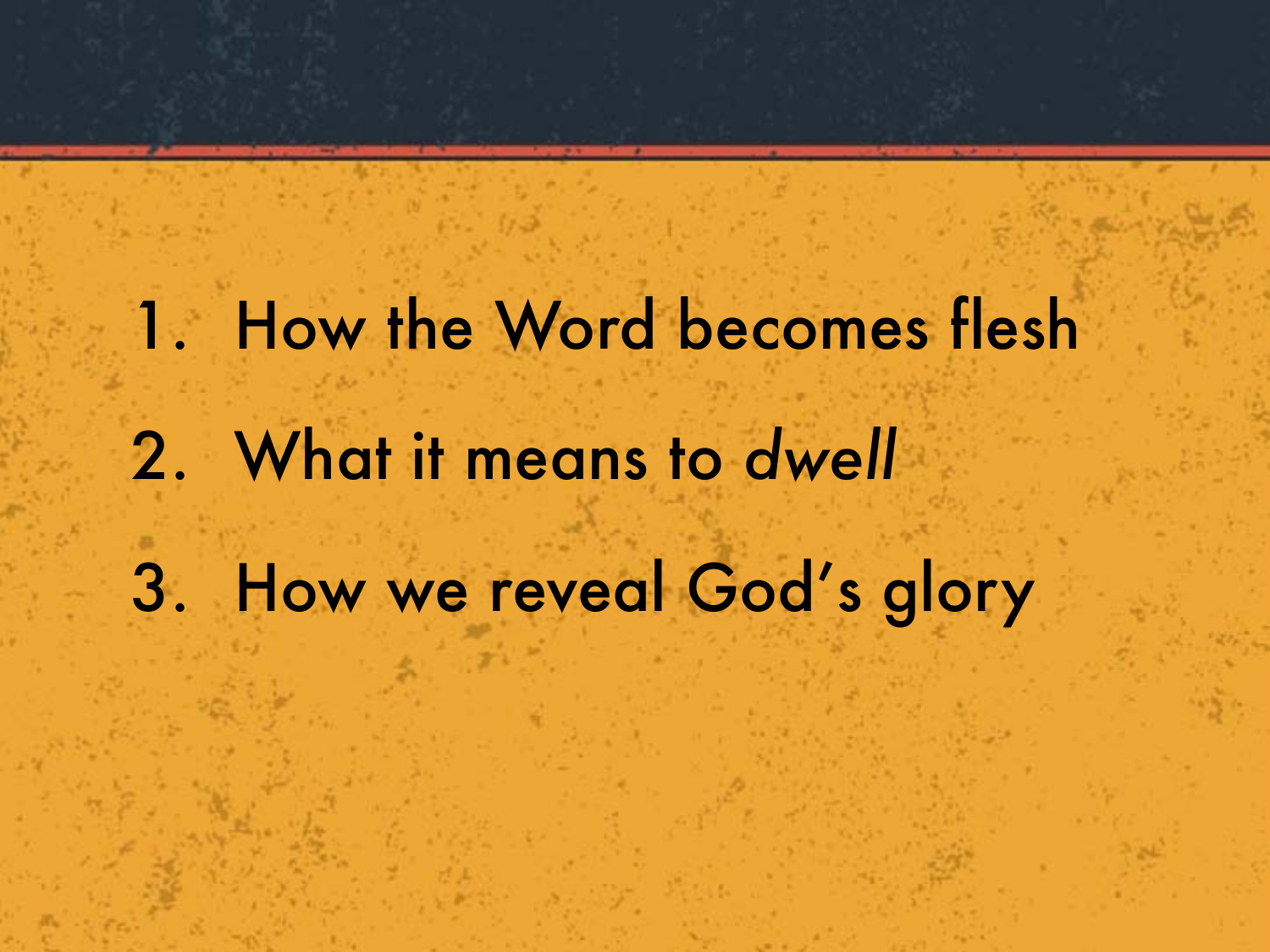## **And the Word became flesh**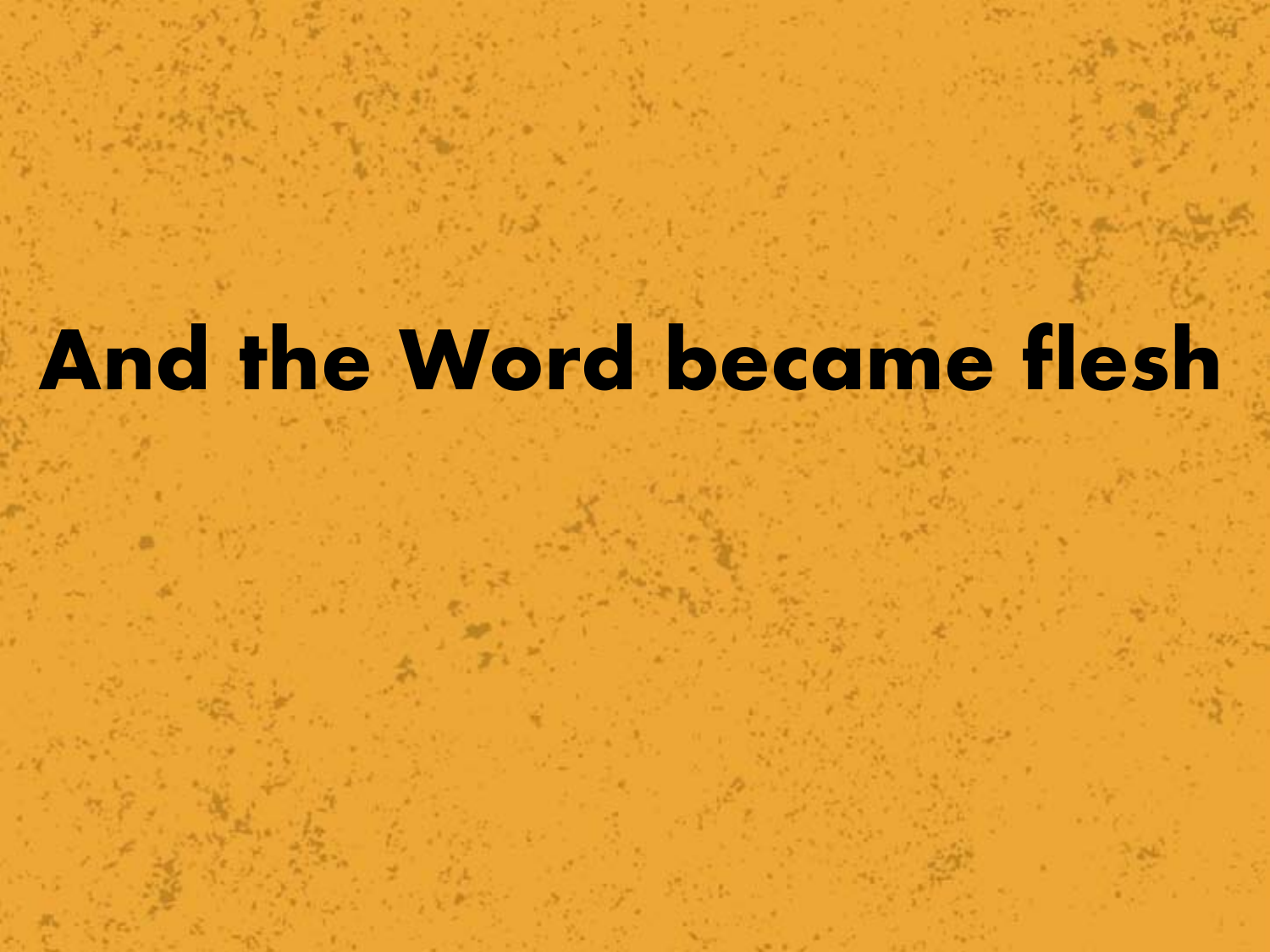#### *John 14:16-17*

And I will ask the Father, and he will give you another Helper, to be with you forever, even the Spirit of truth, whom the world cannot receive, because it neither sees him nor knows him. You know him, for he dwells with you and will be in you.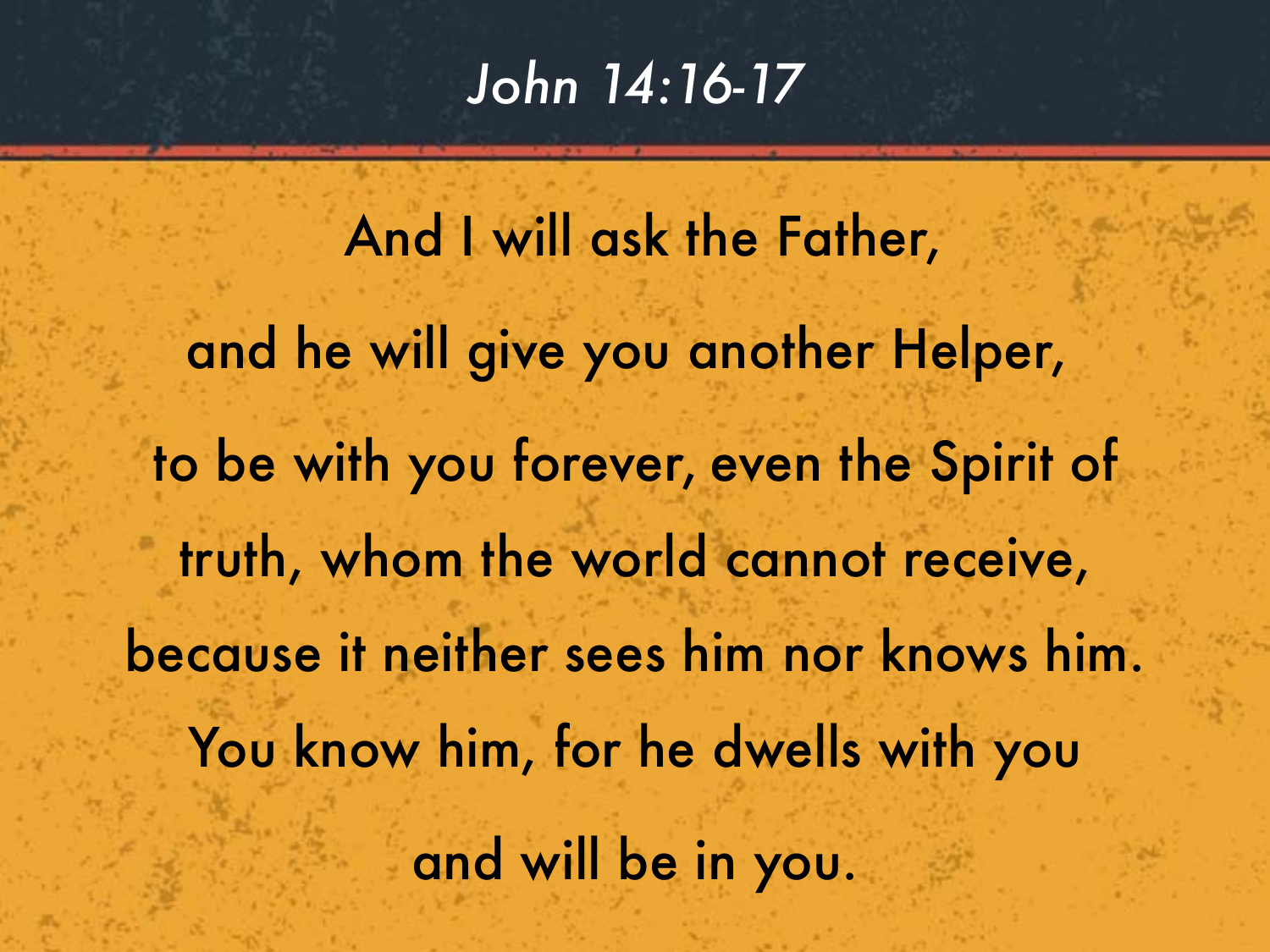# **How the Word**

## **becomes flesh**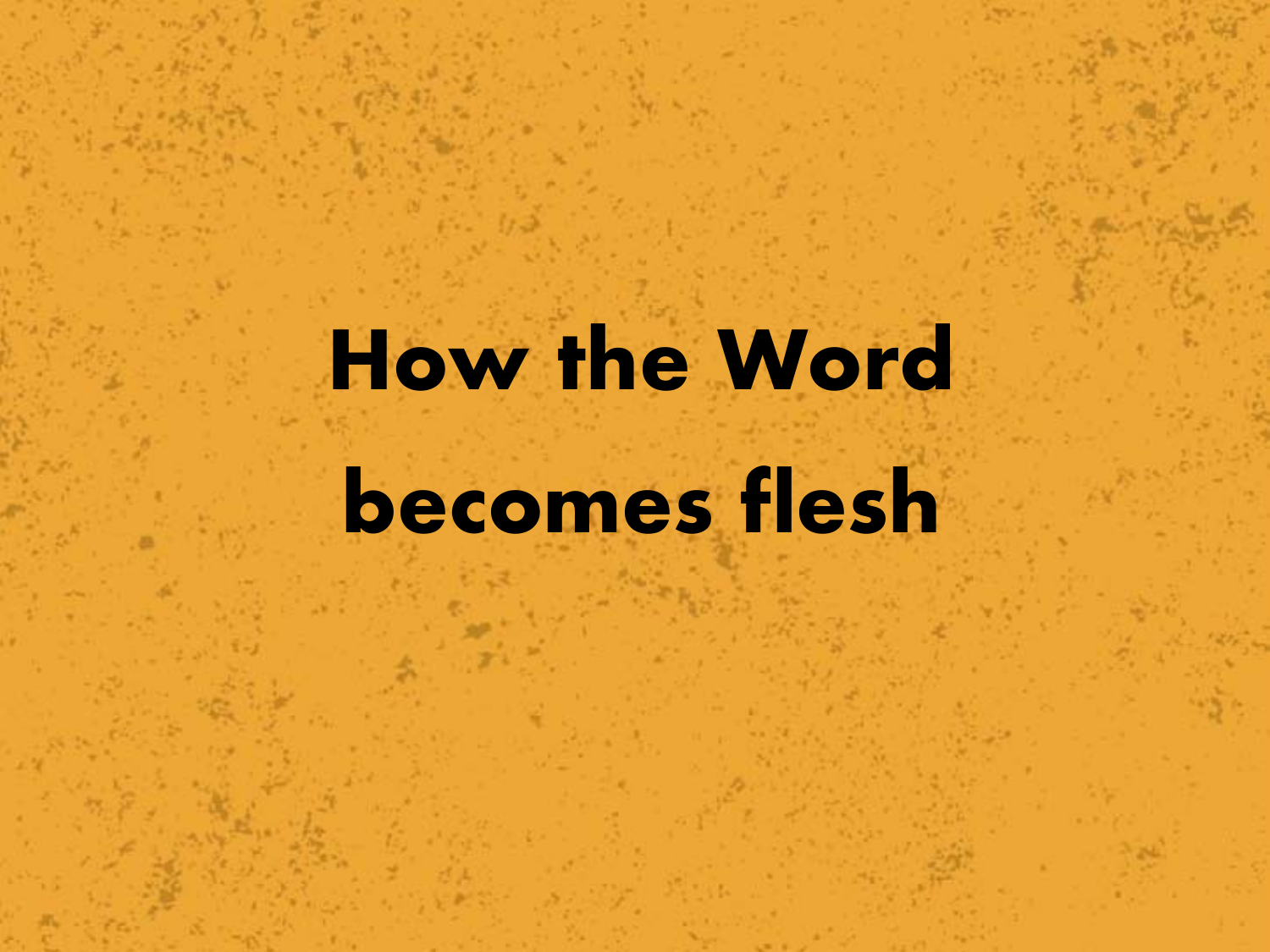#### *I Thessalonians 5:18*

## In everything give thanks, for this is God's will for you in Christ Jesus.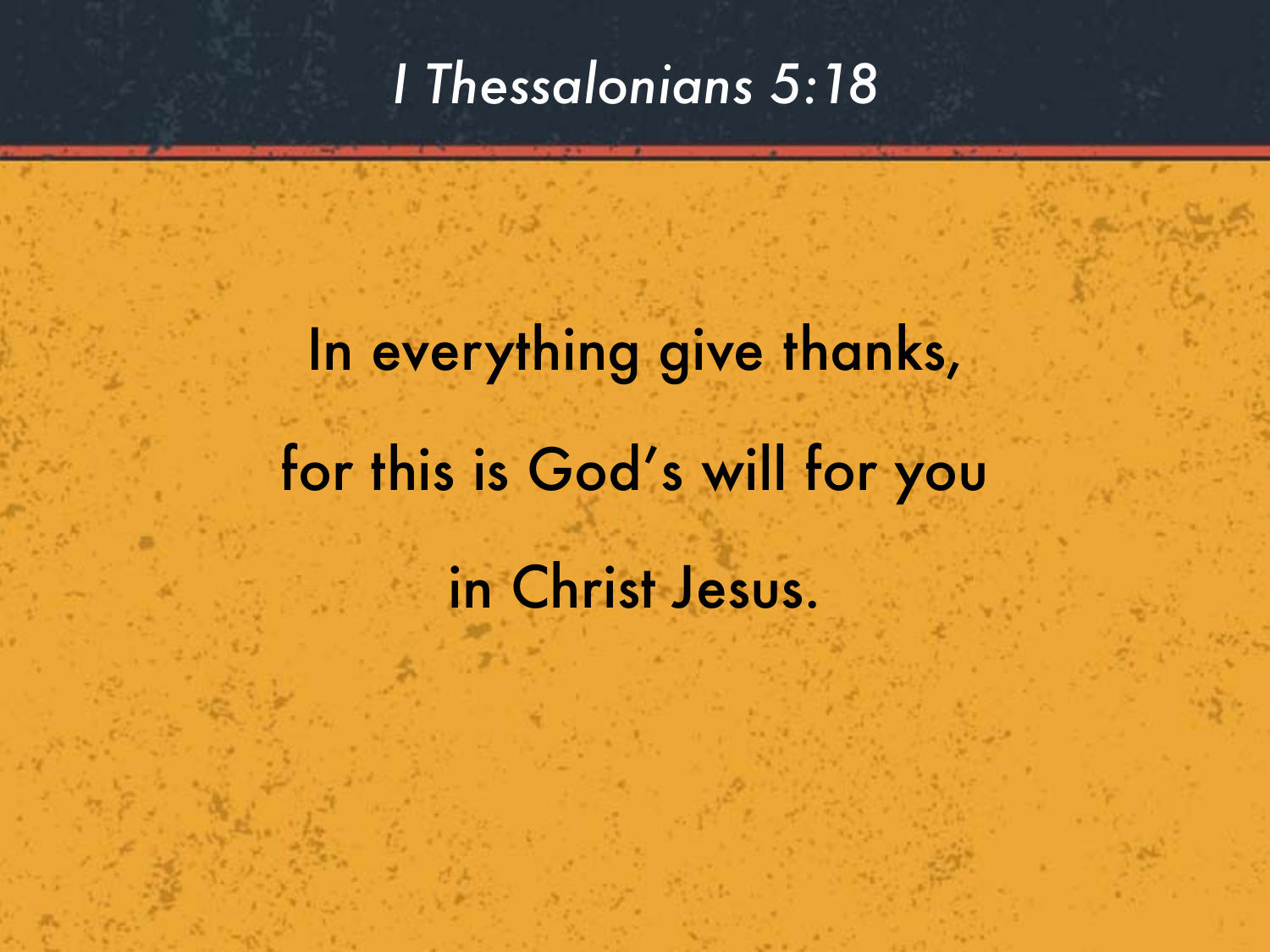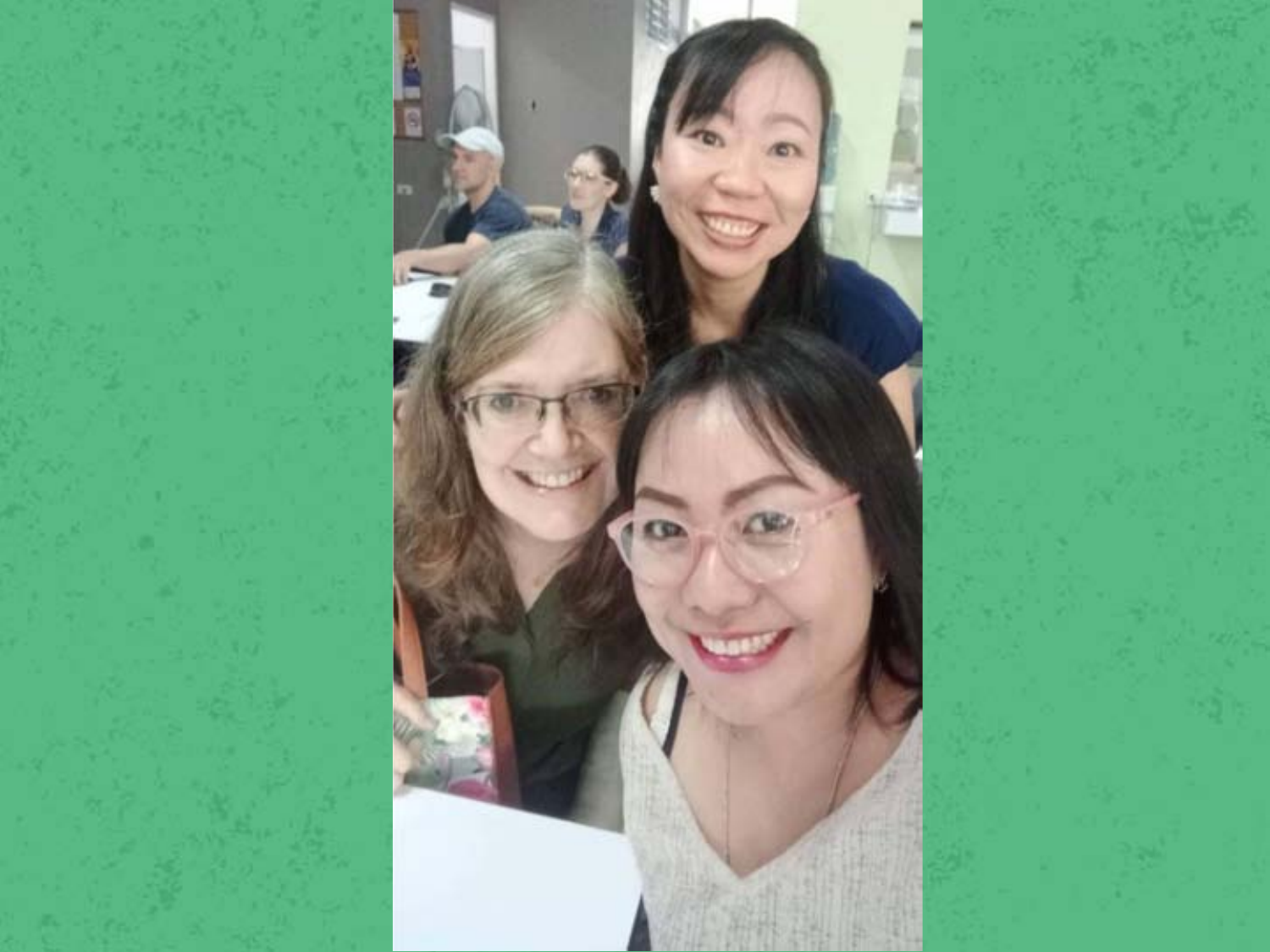## **and dwelt among us,**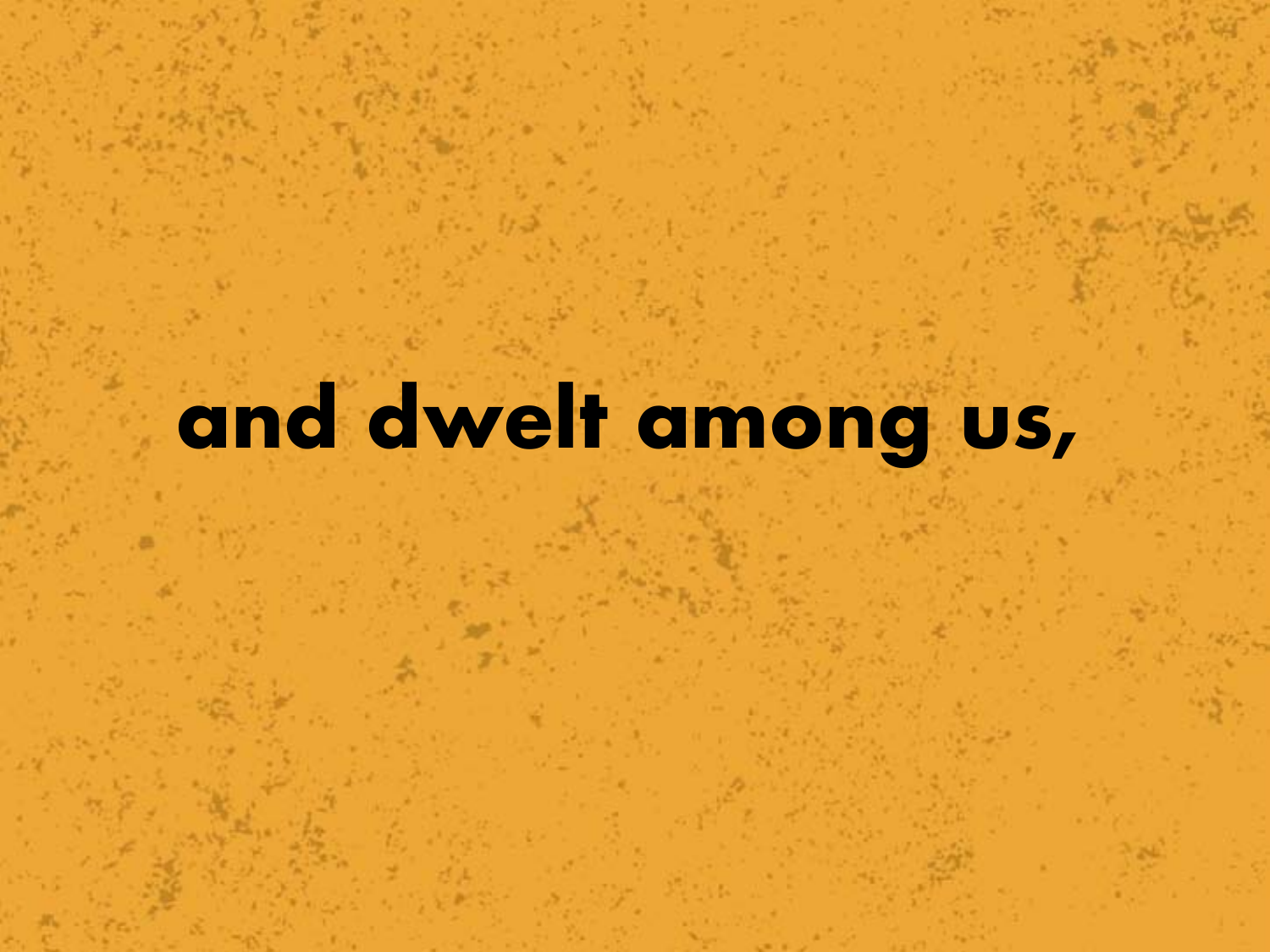#### *The Example of Jesus*

- Jesus took notice of people
	- Jesus took time to listen to their hearts
	- He spent time with people other religious leaders avoided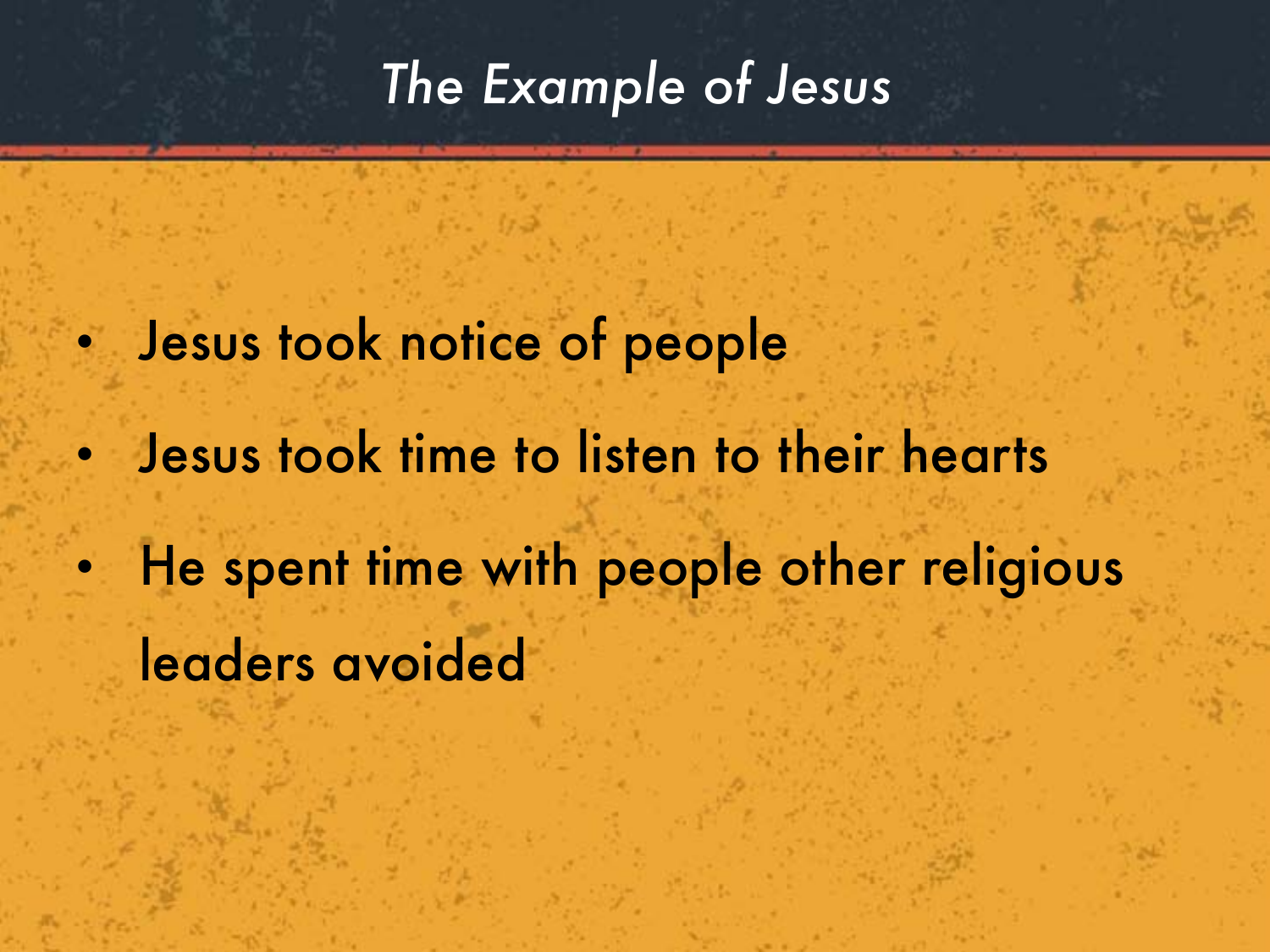# **What it means to dwell**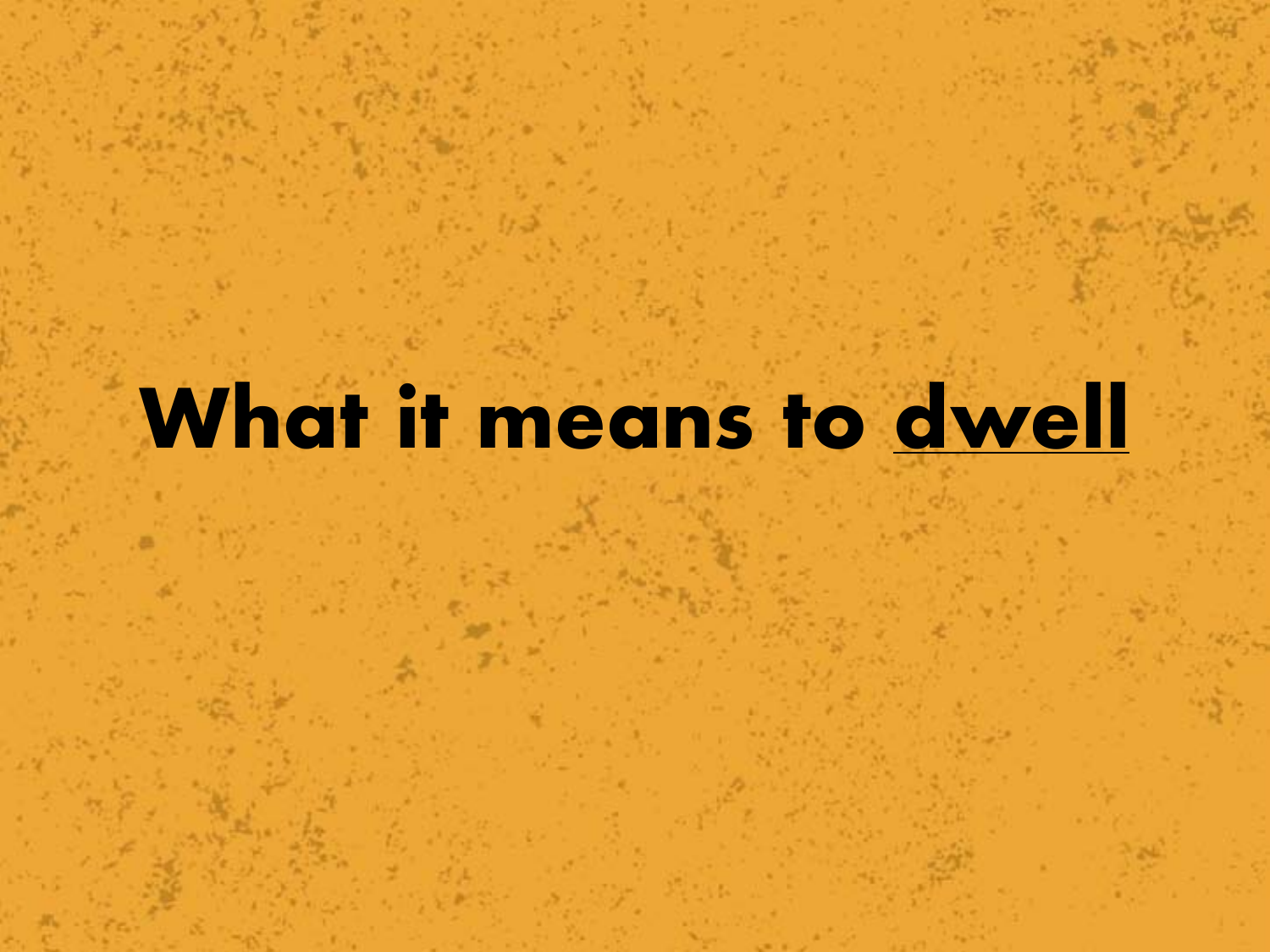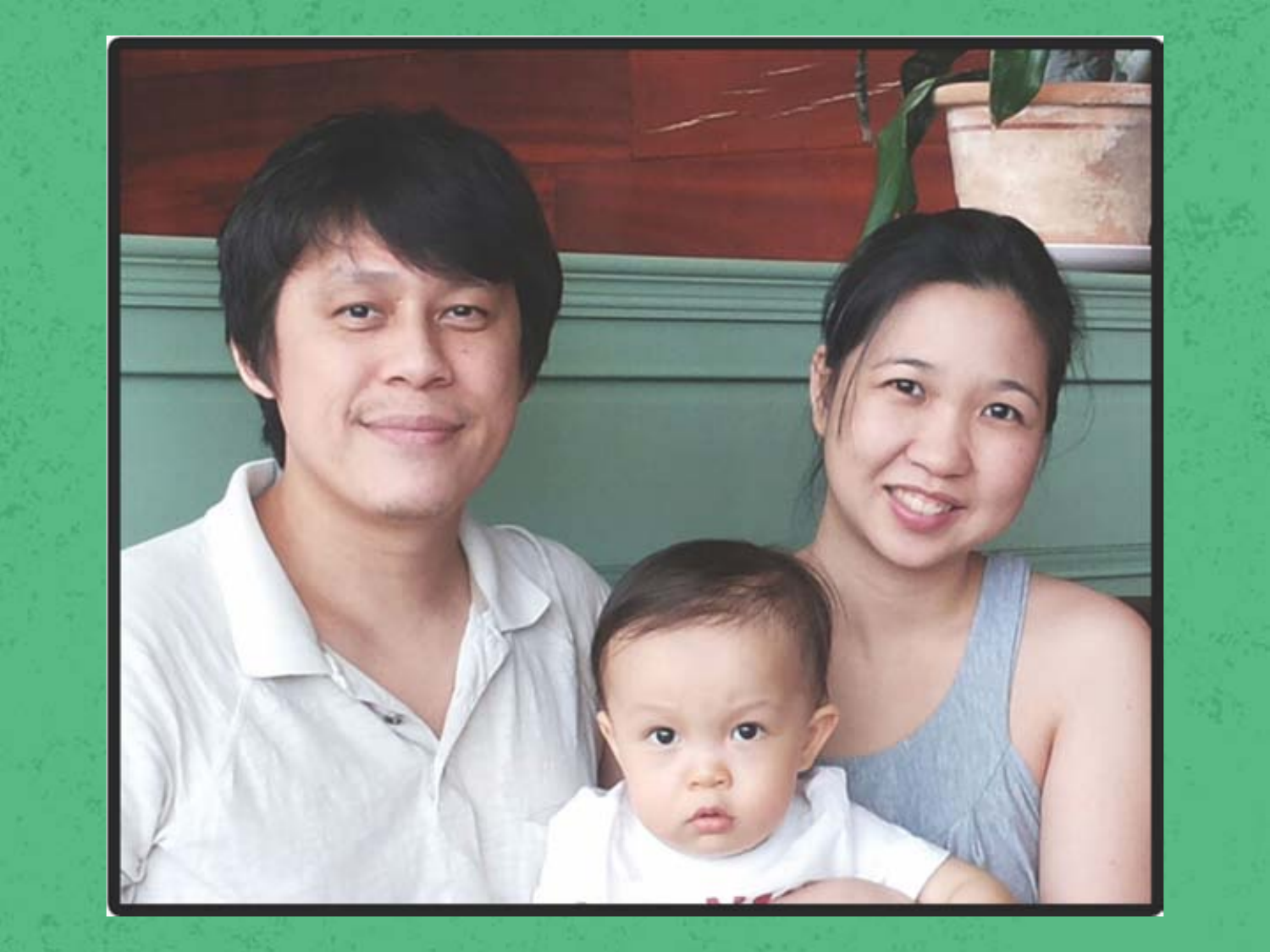# **and we have seen his glory,**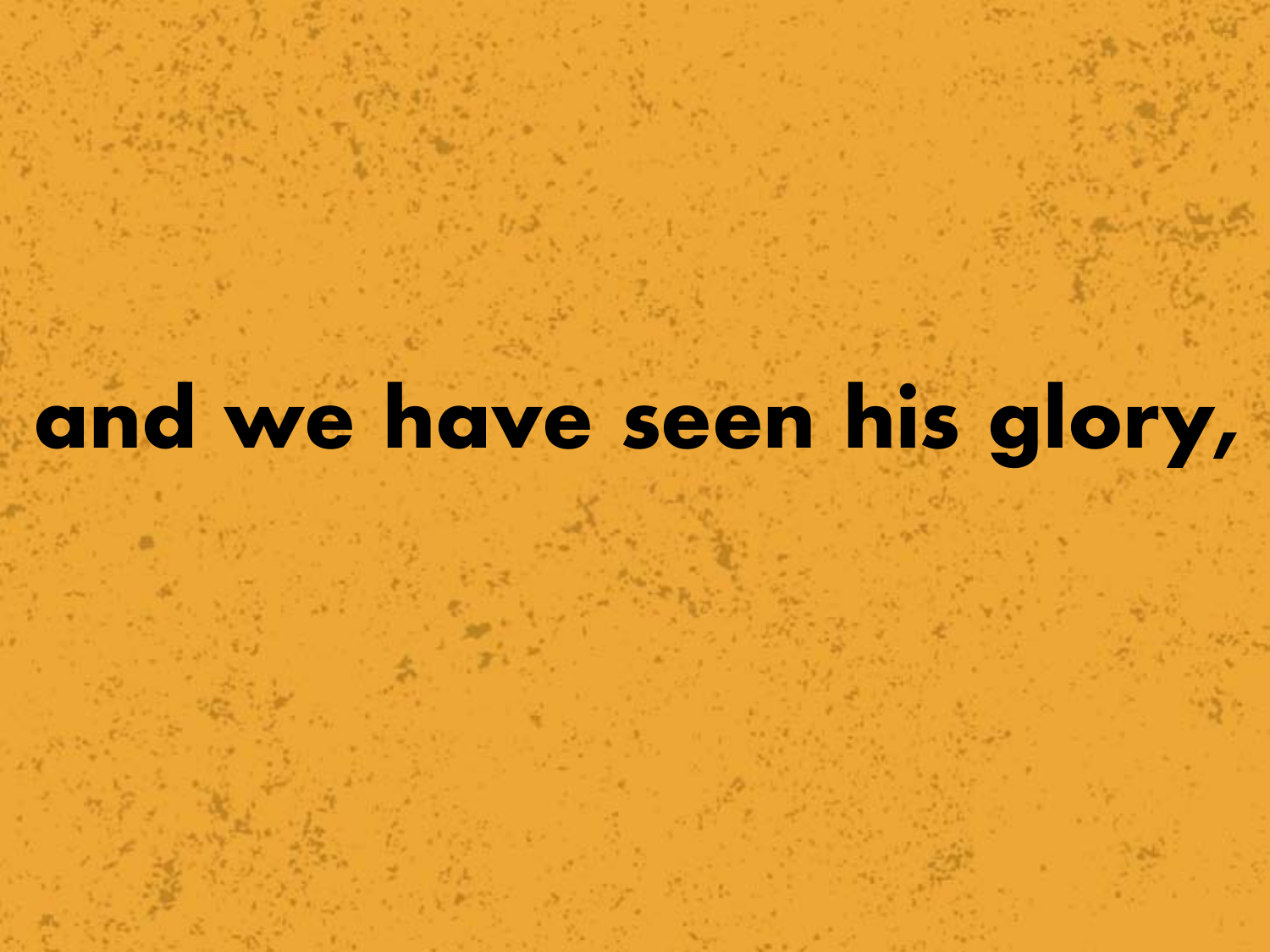## *John 5:19a*

So Jesus said to them, "Truly, truly, I say to you, **the Son can do nothing of his own accord, but only what he sees the Father doing.**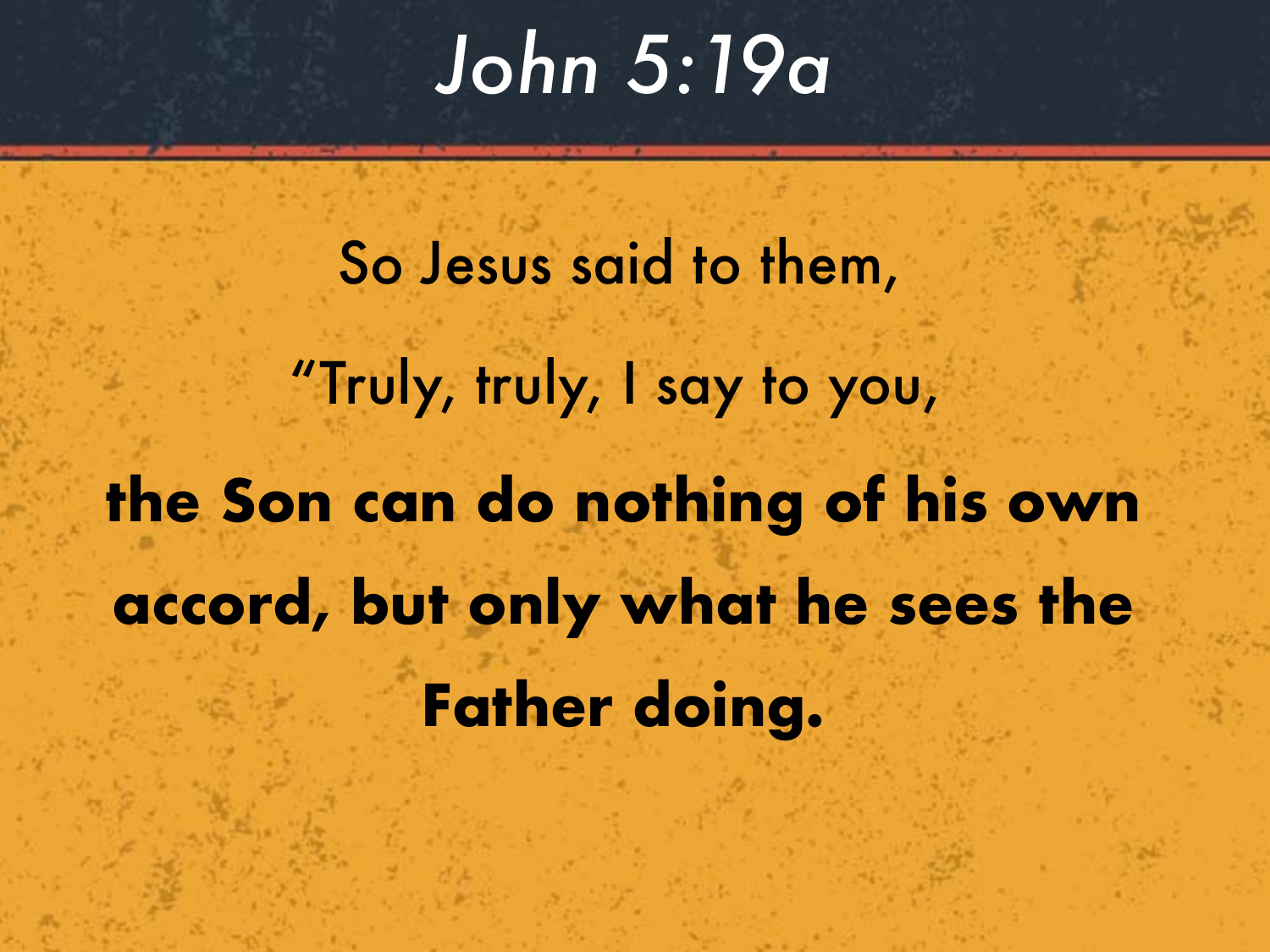## *John 8:28*

So Jesus said to them, "When you have lifted up the Son of Man, then you will know that I am he, and that **I do nothing on my own authority, but speak just as the Father taught me.**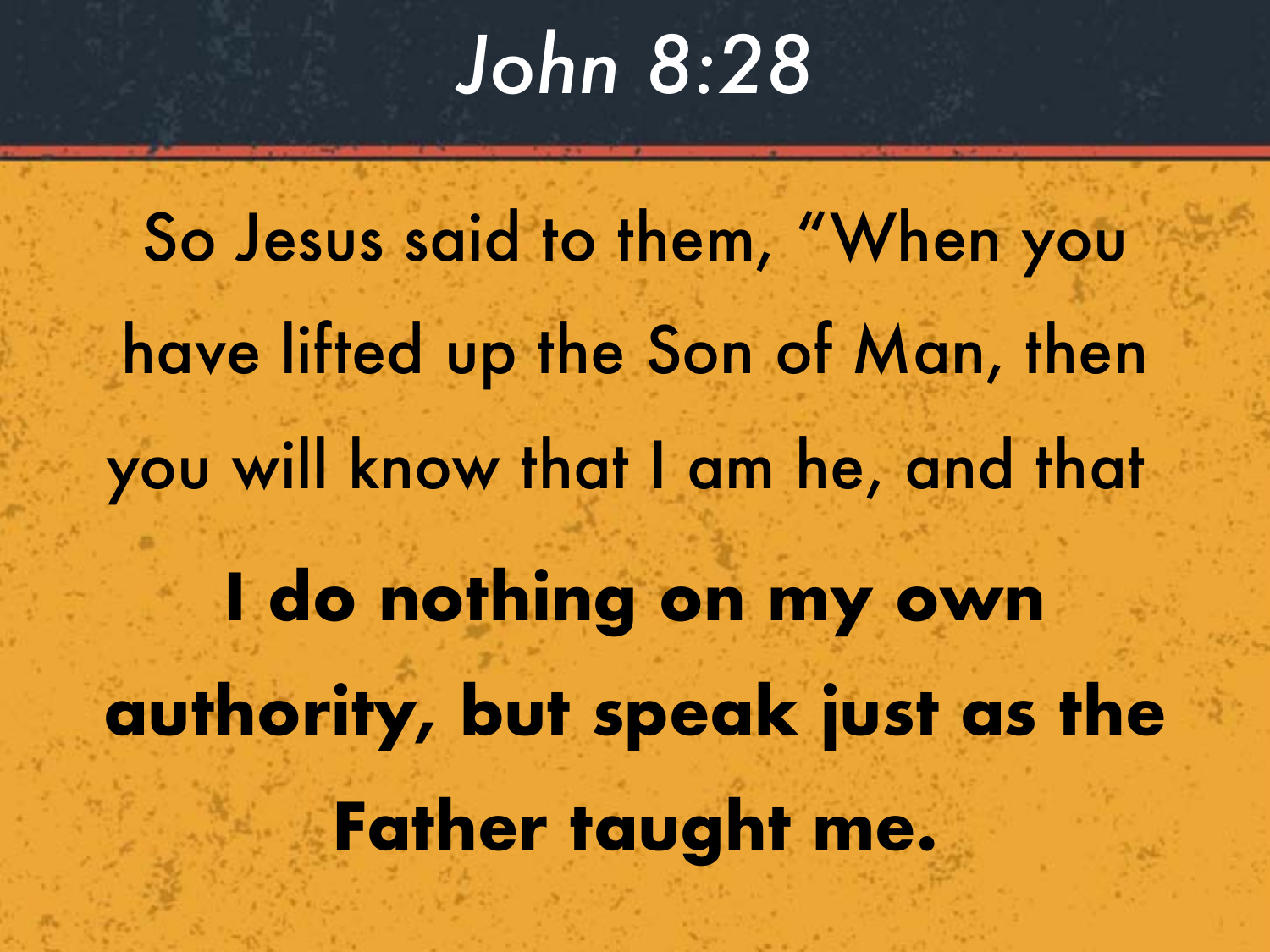## **How we reveal**

## **God's glory**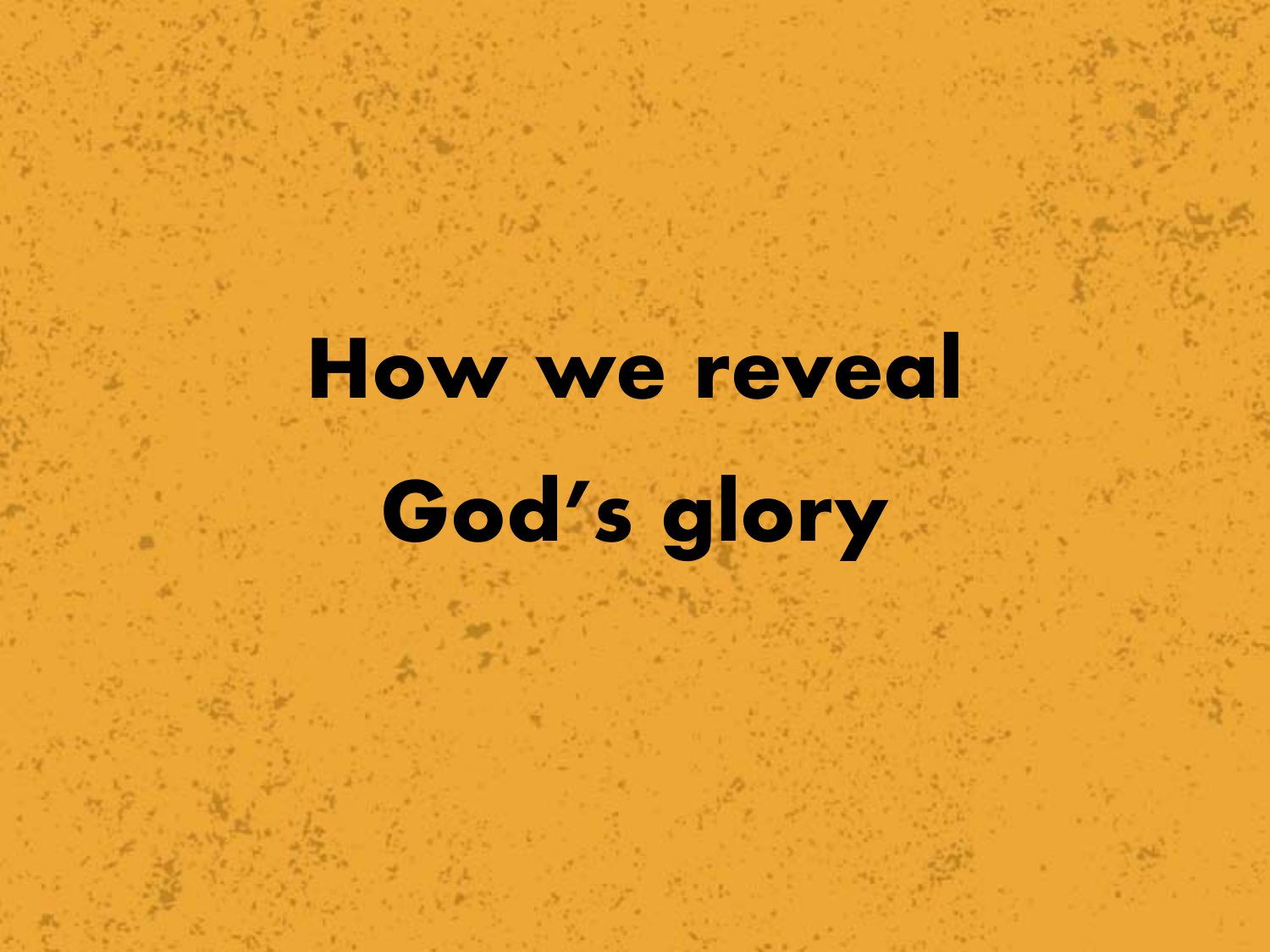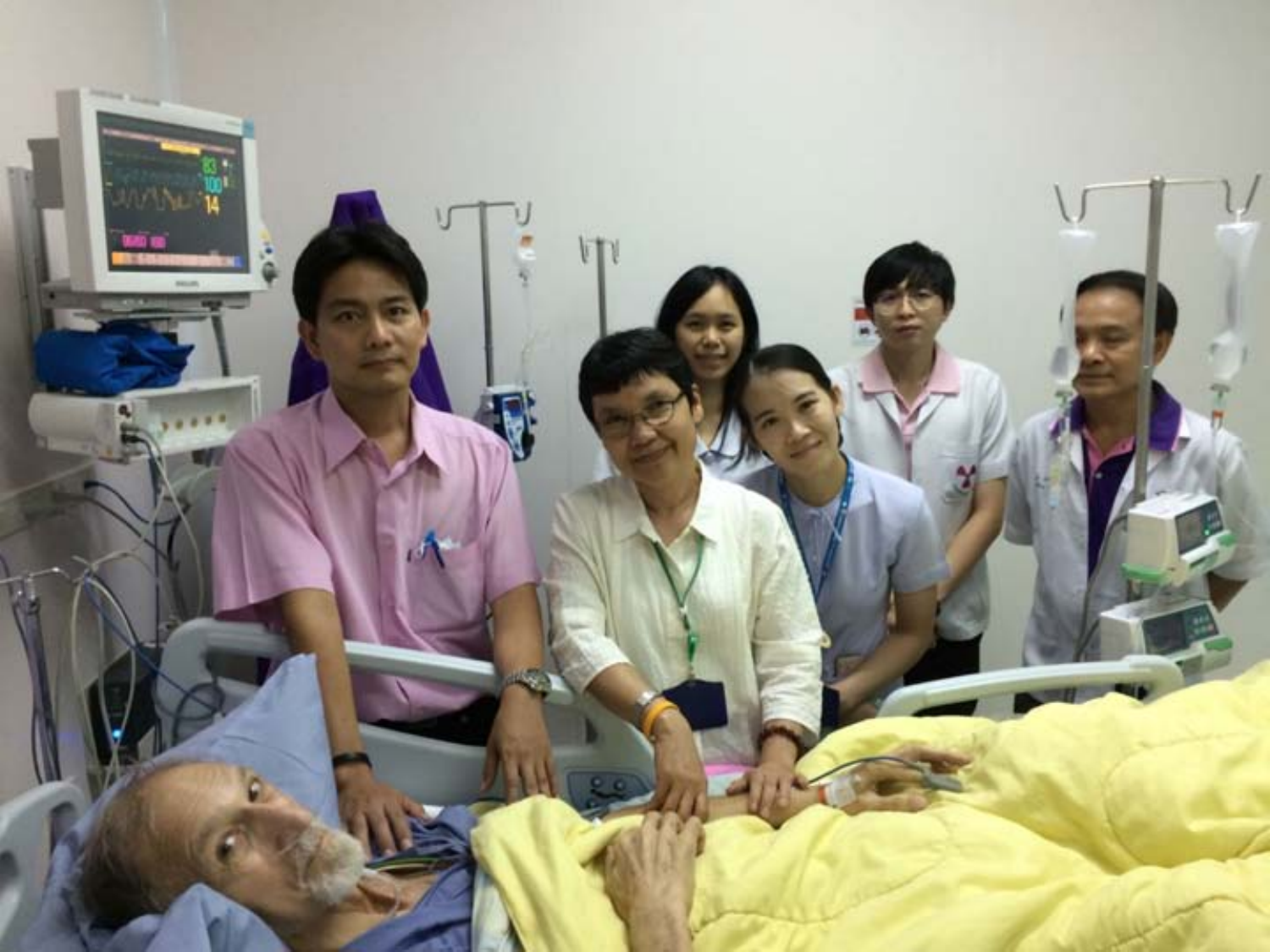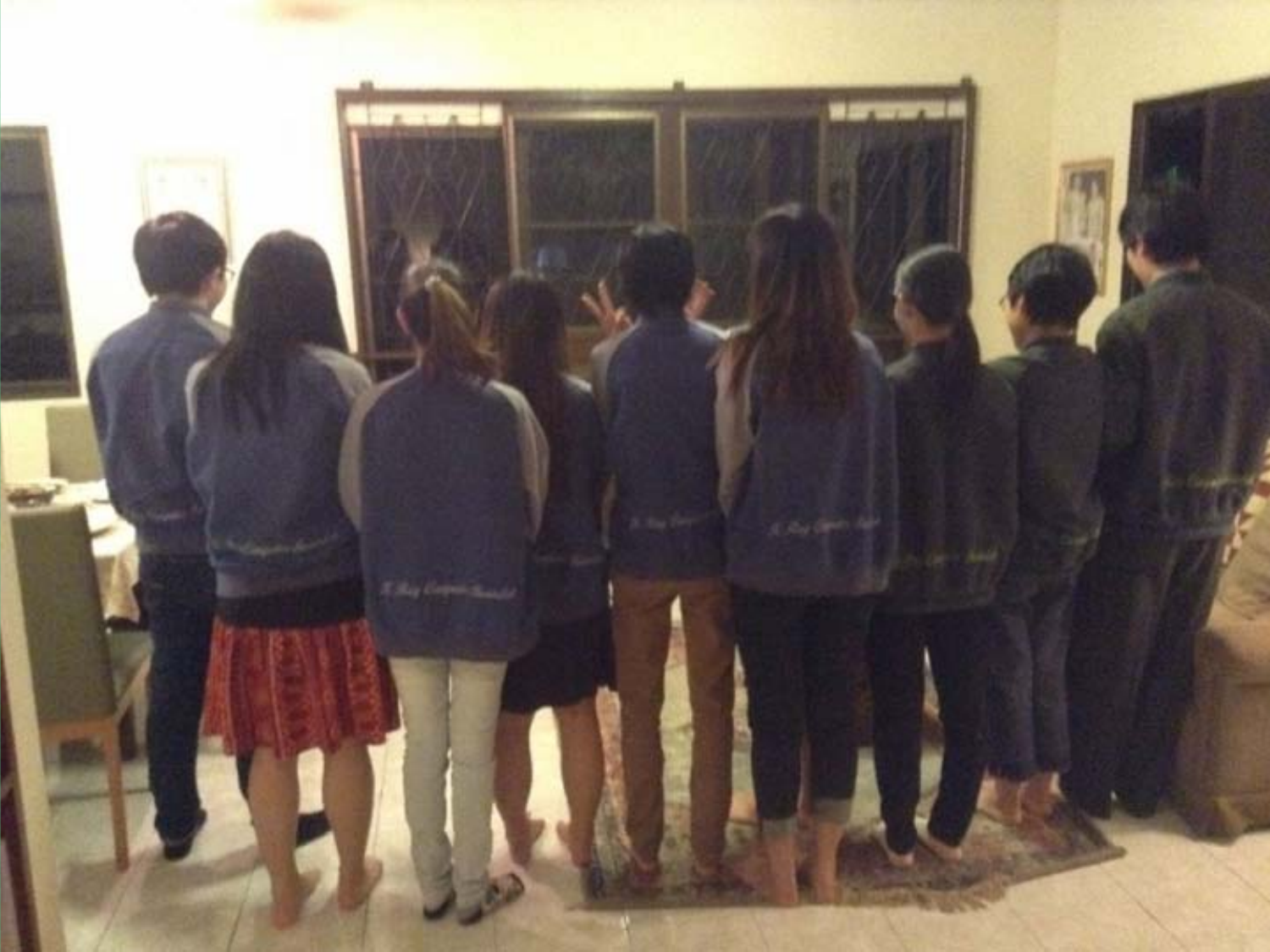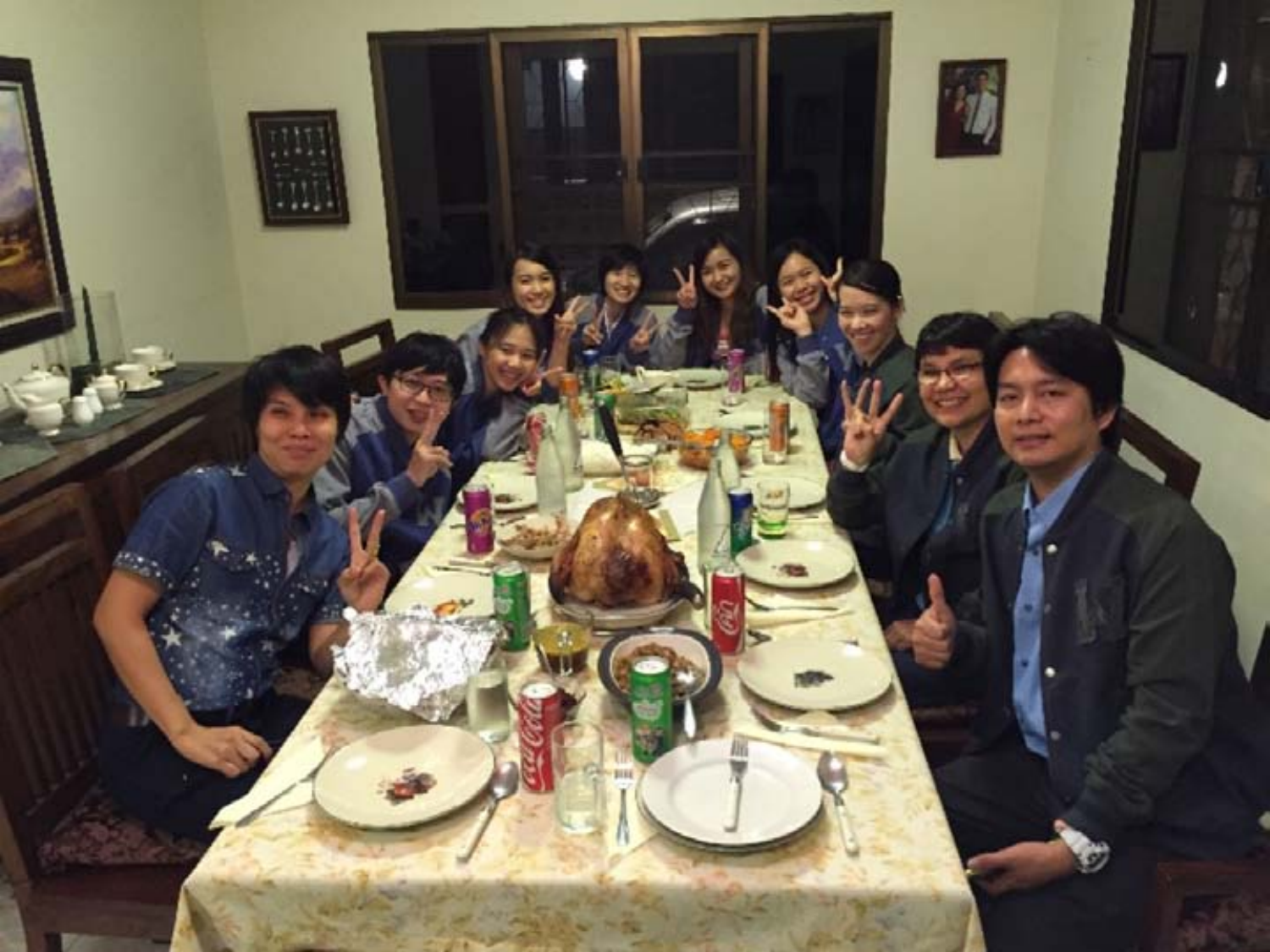